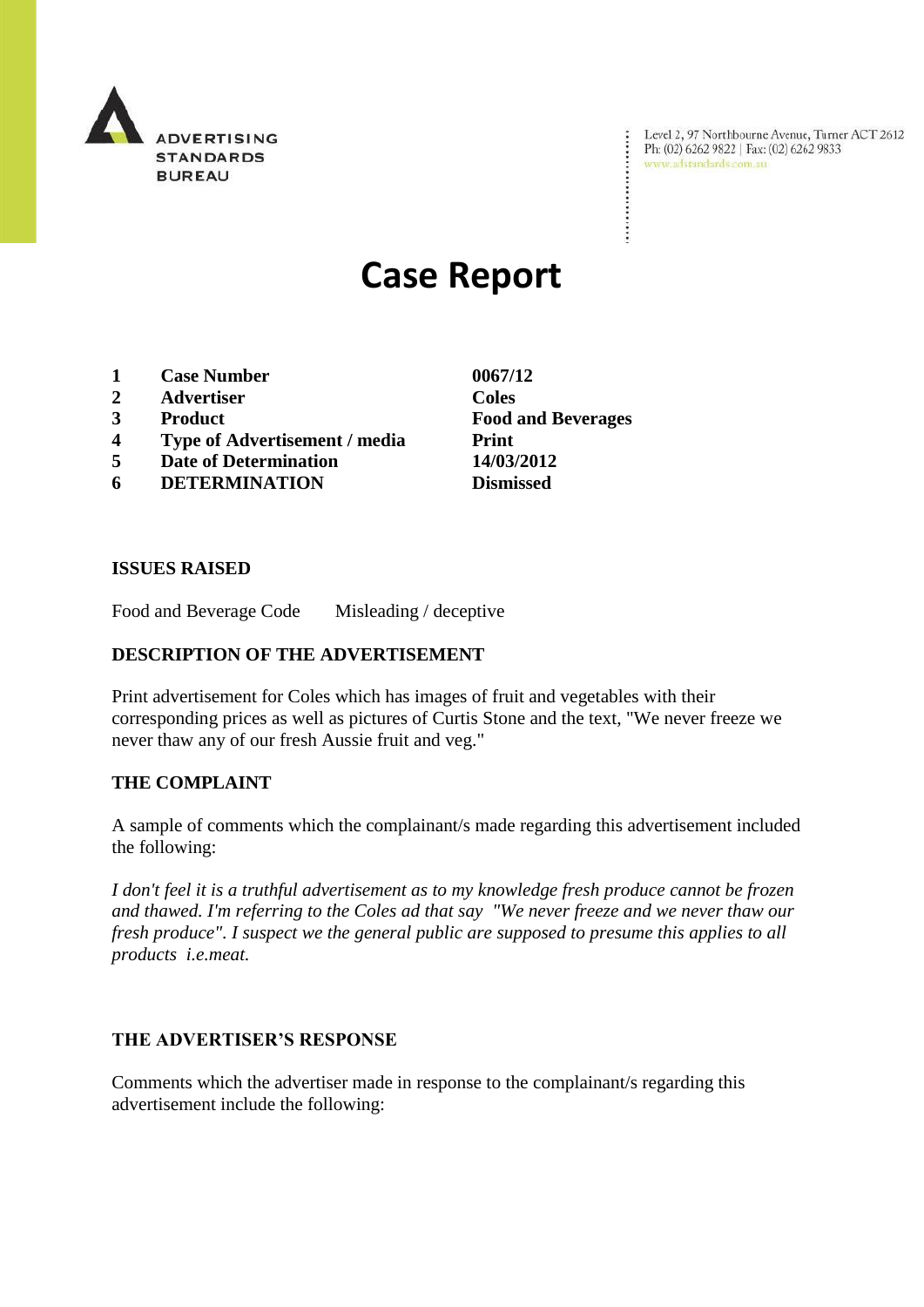*I refer to your letter of 10 February 2012 advising Coles Supermarkets (Coles) of a complaint received by the Advertising Standards Bureau (ASB) in relation to the current Coles Freshness campaign television advertisements. Specifically, the ASB advises of its concern that the complaint received raises issues under Section 2 of the AANA Advertiser Code of Ethics.* 

*I note that Section 2 of the revised AANA Advertiser Code of Ethics that came into effect on 1 January 2012 deals with consumer complaints alleging that advertising is inter alia discriminatory, vilifying, exploitative, degrading, violent or obscene. The television advertisements relevant here concern fresh fruit and vegetables and do not raise these section 2 issues.* 

*In light of the details of the consumer complaint provided in your letter, the following response addresses issues falling within section 3.3 of the AANA Advertiser Code of Ethics, namely compliance with the AANA Food & Beverage Advertising & Marketing Communications Code, and in particular section 2.1 of that Code requiring advertising or marketing communications for food or beverage products to not be or be designed to be misleading or deceptive.* 

*In relation to your specific requests, Coles provides the following information and documents. Coles notes the complainant's concerns are that its statement "We never freeze, and we never thaw our fresh Aussie fruit and veggies" is deceptive. The complainant asserts without evidence that freezing fresh fruit and vegetables is not done by any retailer and further that the Coles advertisements seek to suggest that Coles does not utilise cold storage for its produce.*

*These Coles Freshness advertisements were created to address and correct a documented misunderstanding held by some supermarket customers that Coles sells fruit and vegetable products that have been frozen and then thawed before sale. Coles undertakes various forms of consumer research in order to obtain insights into customer perceptions and was concerned at the existence of this incorrect belief regarding Coles' fresh produce. An examination of customer satisfaction surveys conducted by Coles in 2011 and 2012 revealed that this inaccurate perception was widely held and was reflected in customer statements like:* 

*"I know that most of the produce has been frozen beforehand but don't want to see it in the stores. I like believing that theres (sic) the possibility they were only picked today." (Coles Gladesville – 02/07/2011 5:19pm)* 

*"More variety of fruit would be great. Non-frozen fruit that is" (Coles Phoenix 09/07/2011, 12:24pm)* 

*"It would appear that all fresh fruit and vege is frozen and does not keep for more than a couple of days" (Coles Grafton, 01/09/2011, 03:32pm)* 

*"Sometimes fruit seems to have been frozen before going on the shelf as it is black inside when cut into" (Coles North Ward, 10/09/2011, 3:57pm)* 

*"French beans looked as though half of them had been frozen and then thawed. One look was enough to get out of the F&V section. Repulsive and revolting" (Coles Doncaster, 18/10/2011, 11:34am)* 

*"My suggestion is … that all fruit and vegetables be high quality and fresh not frozen for consumer purchase" (Coles Rouse Hill, 11/11/2011, 03:49pm)* 

*"Nectarines were frozen and once purchased and thawed rarely last longer than a day" (Coles Joondalup, 04/01/2012, 4:06pm)* 

*These statements are only a selection of many, indicating that the incorrect belief regarding the sale by Coles of frozen fruit and vegetables is widely held. Additional qualitative research conducted by Coles confirmed these inaccurate perceptions. Customers also advised that*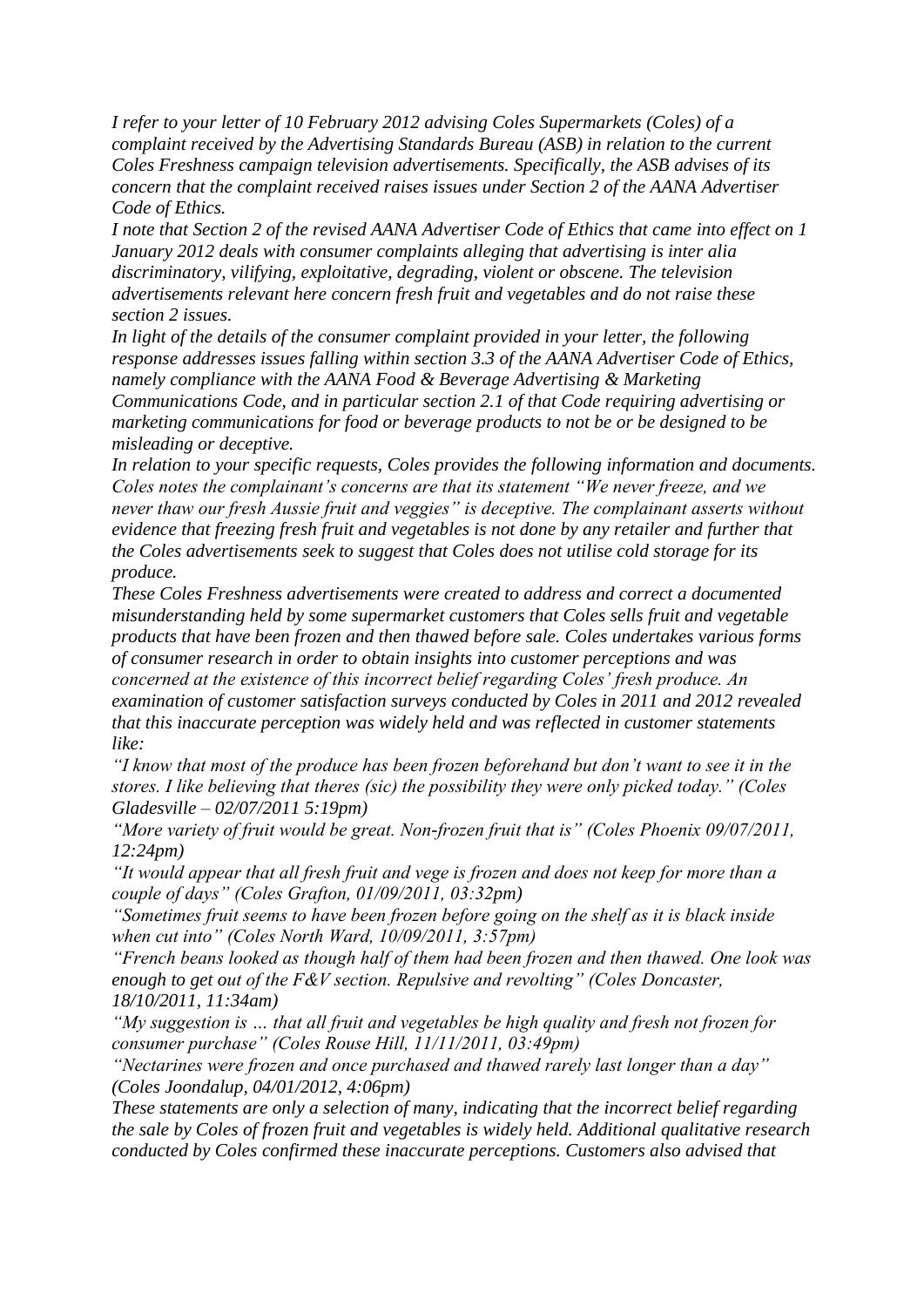*given the size of the Coles organization they assumed that fresh produce took considerable time to travel from the farm gate to Coles stores, thus impacting upon freshness.* 

*The Coles Freshness campaign was therefore specifically designed to address the incorrectly held belief that Coles sold fruit and vegetable produce that had been frozen and thawed, and to reinforce Coles' efforts to transport fresh product from grower to consumer as quickly as possible.* 

*Coles makes no reference in either of the advertisements to the activities of other retailers. Instead all references relate to what Coles does with the Australian fruit and vegetables it sells and these statements are absolutely correct. The appearance of Curtis Stone in these advertisements reinforces that this message is about Coles given he has held a high profile role as a Coles ambassador for some years.*

*Coles rejects absolutely that its Coles Freshness advertisements seek to imply anything about the conduct of other retailers and the produce they may or may not sell. Coles also rejects any suggestion that the campaign is deceptive regarding any cold storage of fruit and vegetable products. This campaign was designed to specifically address documented and researched misconceptions held by customers that Coles sells fruit and vegetables that have been frozen. There is no clearer way to do this than to confirm to customers that "We never freeze, and we never thaw our fresh Aussie fruit and veggies". The statement is true and Coles strongly rejects any allegation that it is in any way misleading or deceptive. Coles is satisfied that its advertisements, and specifically the statements reproduced above that feature in both versions of the Coles Freshness advertisements are not misleading or in breach of either the AANA Advertiser Code of Ethics or section 2.1 of the AANA Food and Beverages Advertising and Marketing Communications Code.* 

*I trust that the attached information addresses any concerns the Advertising Standards Bureau may have in relation to this complaint.*

## **THE DETERMINATION**

The Advertising Standards Board ("Board") considered whether this advertisement breaches the AANA Food and Beverages Advertising and Marketing Communications Code (the Food Code) or section 2 of the Advertiser Code of Ethics (the "Code").

The Board noted the complainant's concern that the advertisement is misleading because it fresh fruit and vegetables cannot be frozen and thawed.

The Board viewed the advertisement and noted the advertiser's response.

The Board noted that the product advertised is food and that therefore the provisions of the AANA Food and Beverages Advertising and Marketing Communications Code (the Food Code) apply. In particular the Board considered section 2.1 of the Food Code which provides:

'Advertising or marketing communications for food ...shall be truthful and honest, shall not be or be designed to be misleading or deceptive or otherwise contravene prevailing community standards, and shall be communicated in a manner appropriate to the level of understanding of the target audience of the Advertising or Marketing Communication with an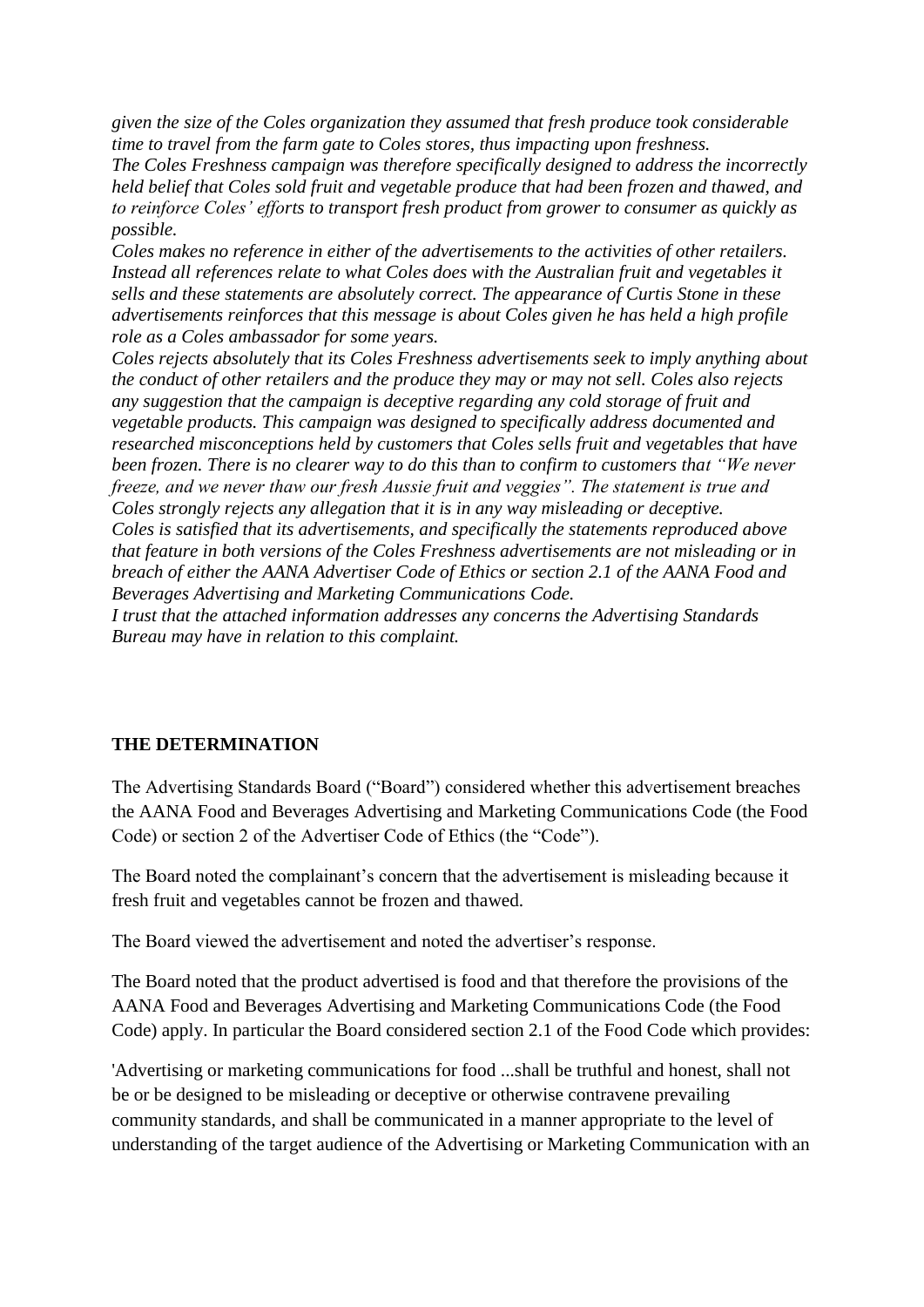accurate presentation of all information including any references to nutritional values or health benefits.'

The Board noted that 'prevailing community standards' means the community standards determined by the Advertising Standards Board as those prevailing at the relevant time, and based on research carried out on behalf of the Advertising Standards Board as it sees fit, in relation to the advertising or marketing of food or beverage products taking into account at a minimum the requirements of the Australia New Zealand Food Standards Code, the Australian Dietary Guidelines as defined by the National Health and Medical Research Council and the National Physical Activity Guidelines as published by the Federal Government of Australia.'

The Board noted the explanatory notes to the Food Code prepared by AANA which, in relation to Section 2.1, provide:

"The Board will not attempt to apply legal tests in its determination of whether advertisements are truthful and honest, designed to mislead or deceive, or otherwise contravene prevailing community standards in the areas of concern to this Code.

In testing the requirement that advertisements and/or marketing communications should be truthful and honest, the Board will consider whether the information most likely to be taken from the advertisement by an average consumer in the target market would be reasonably regarded as truthful and honest.

In testing the requirement that advertisements and/or marketing communications should not be designed to be misleading or deceptive, or otherwise contravene prevailing community standards, the Board will consider the advertiser's stated intention, but may also consider, regardless of stated intent, that an advertisement is by design misleading or deceptive, or otherwise contravenes prevailing community standards in particular regard to stated health, nutrition and ingredient components of the food or beverage product.

Thus, advertising and/or marketing communications may make reference to one or more of the nutritional values and/or health benefits of a product but such references must be accurate and appropriate to the level of understanding of the target audience, and must not misleadingly represent the overall nutritional or health benefits of the product…'

The Board noted that the advertisement states "we never freeze and we never thaw" and considered that the most likely interpretation of this statement is that Coles doesn't freeze its fresh fruit and vegetables. The Board noted that the advertisement makes no reference to how other suppliers of fresh fruit and vegetables treat their produce.

The Board noted the complainant's concerns that fruit and vegetables cannot be frozen and thawed and considered that as fresh fruit can be frozen and thawed the advertisement is not being untruthful. The Board noted the complainant's concerns about the statement applying to other products including meat and considered that as the advertisement clearly mentions fresh fruit and vegetables and does not mention other grocery items it is unlikely that most